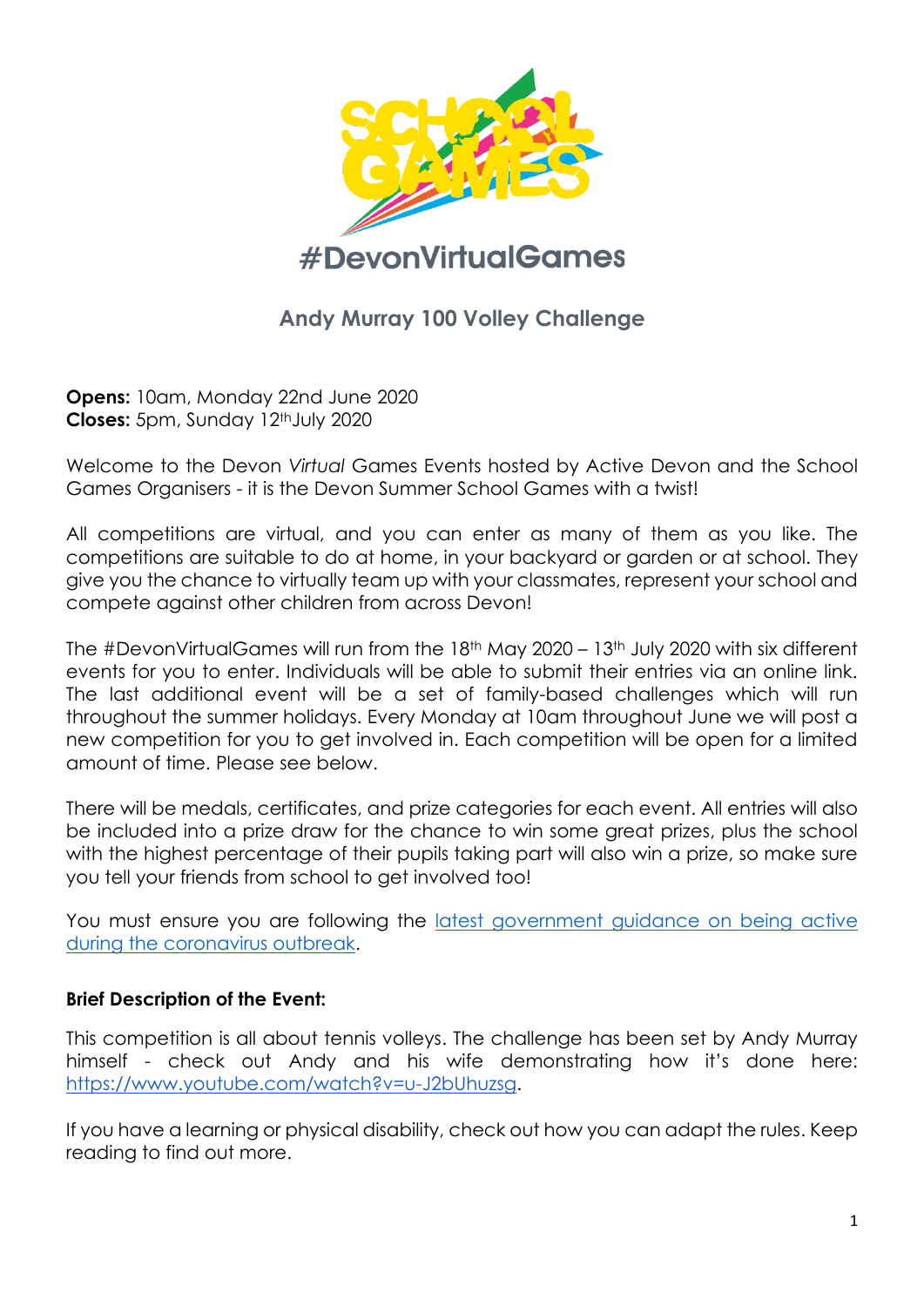# **Before You Start:**

- You will need: 2 x tennis rackets or something that you can bounce a ball between (two frying pans would work!) 1 x bouncy ball like a tennis ball.
- Find some outside space this could be your aarden or backyard.
- A partner! This could be a sibling or an adult that lives in your house. If this isn't possible, find a wall that you can use to rebound the ball.

# **Rules for the Event**:

- See how many times you can volley the ball without letting the ball drop. If the ball drops, stop counting and start again.
- Try and reach 30 volleys, then 60 volleys and then 100 volleys!

## **Adapting the Rules:**

Think about the following modifications if you have a learning or physical disability and find volleys difficult:

- Changing the ball (bigger, less bouncy).
- Change the racket or bat to give a bigger hitting surface.
- Allow the ball to bounce once.
- Throw and catch instead of volleys.

#### **How to Score:**

- Every time the ball hits the racket it counts as one volley. If you're using a wall, each time the ball hits the wall it will also count as a volley.
- Keep counting until you reach your target number.
- If you'd prefer to keep score by filming yourselves, feel free!

## **How to Send Your Results**:

[Click HERE once you have completed the event and are ready to send your results.](https://www.surveymonkey.co.uk/r/AndyMurray100VolleyChalleng)

We are asking for the information below to be completed on the link above.

- First Name(s)
- Last Name Initial
- Gender
- Year Group
- Name of School
- Primary, Secondary, Home Education or Special School
- Who is your School Games Organiser?
- Select the challenge you achieved
- Media and Privacy Statement
- Add additional young person's details
- Email Address to receive a certificate

You must ensure you are following the [latest government guidance on being active](https://www.activedevon.org/latest-government-guidance-on-being-active-during-the-coronavirus-outbreak/)  [during the coronavirus outbreak.](https://www.activedevon.org/latest-government-guidance-on-being-active-during-the-coronavirus-outbreak/)